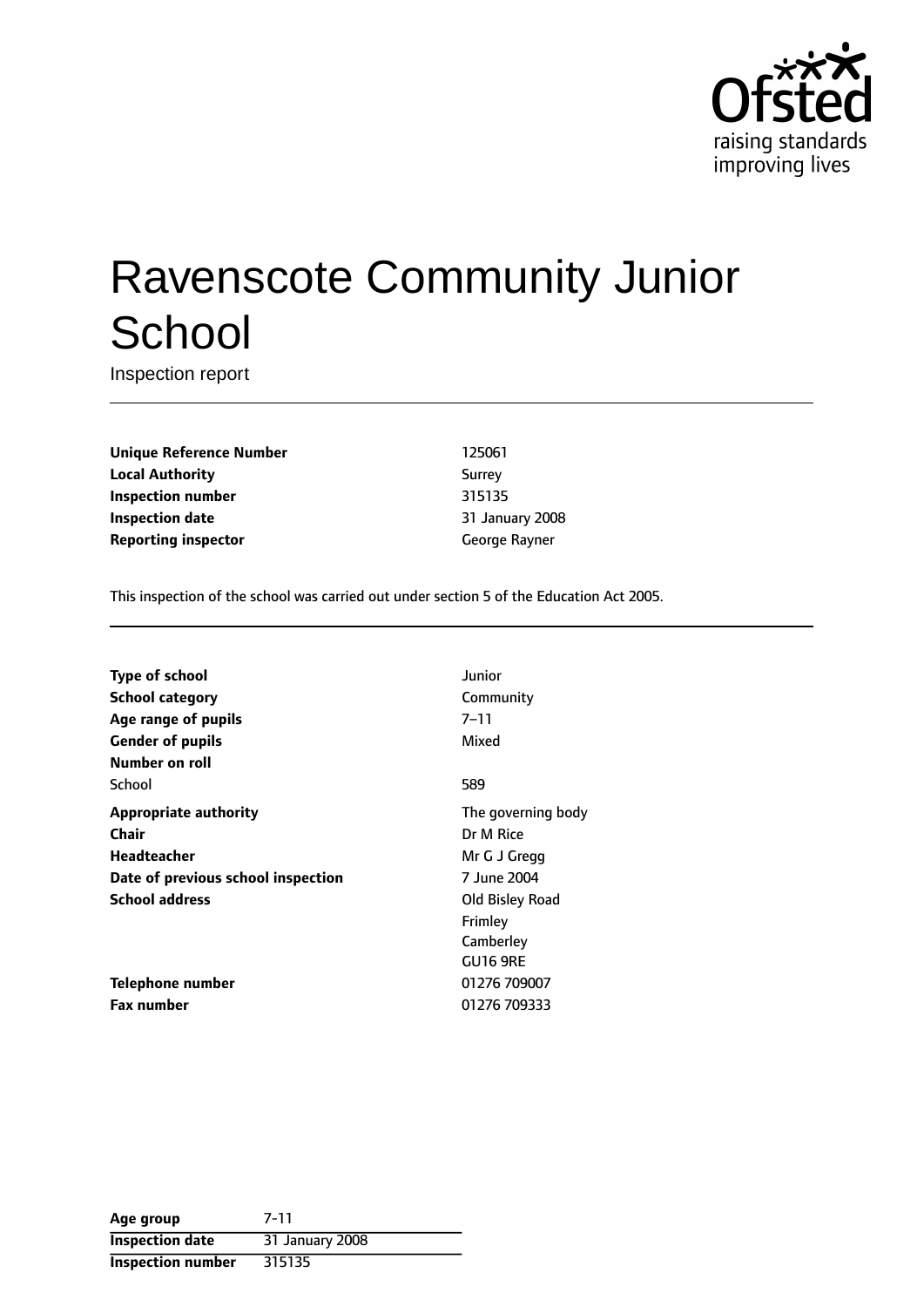.

© Crown copyright 2008

#### Website: www.ofsted.gov.uk

This document may be reproduced in whole or in part for non-commercial educational purposes, provided that the information quoted is reproduced without adaptation and the source and date of publication are stated.

Further copies of this report are obtainable from the school. Under the Education Act 2005, the school must provide a copy of this report free of charge to certain categories of people. A charge not exceeding the full cost of reproduction may be made for any other copies supplied.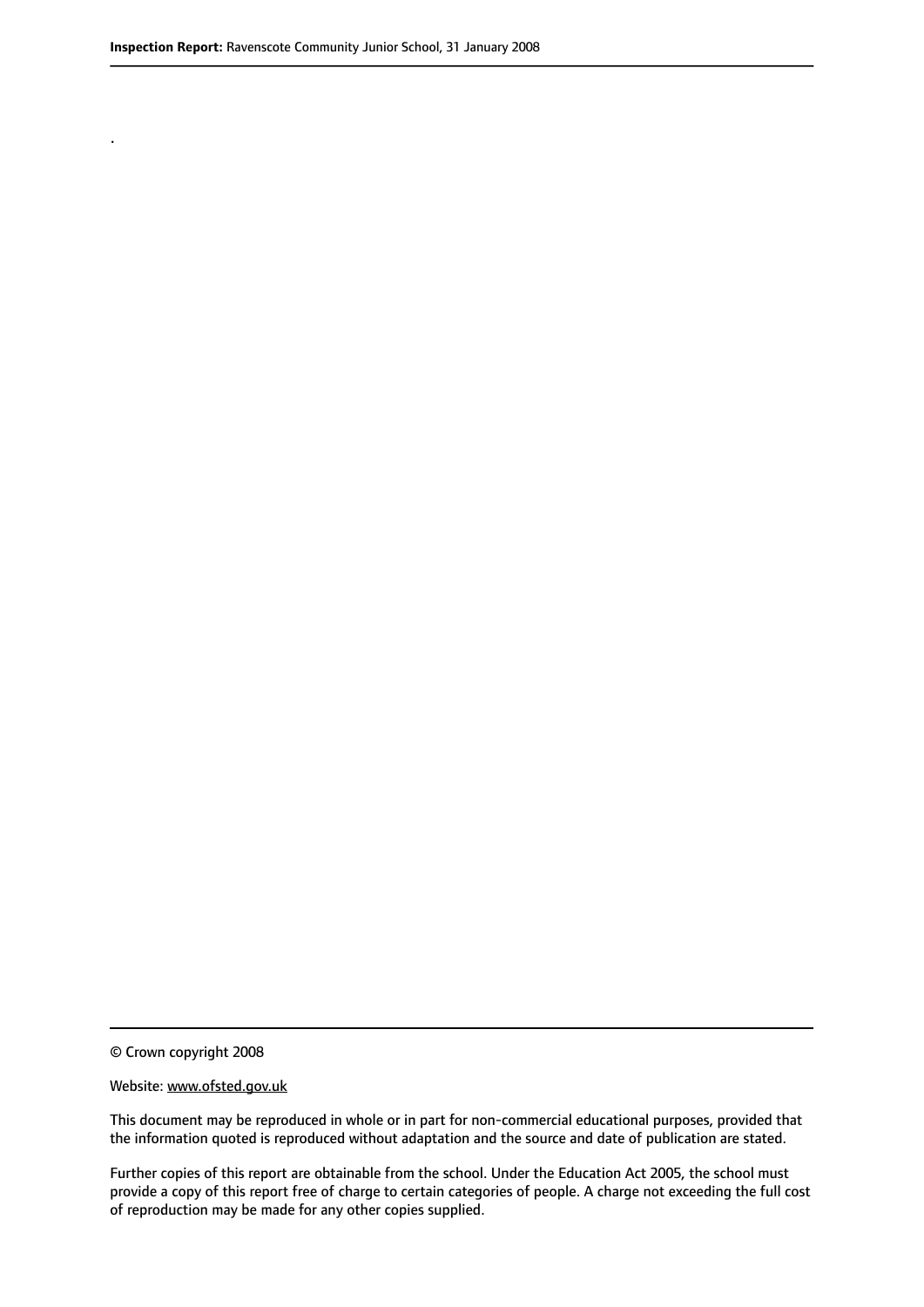## **Introduction**

The inspection was carried out by an Additional Inspector. The inspector evaluated the overall effectiveness of the school and investigated the following areas of its work: achievement and standards; teaching and learning; care, guidance and support; and leadership and management, including the capacity to improve. Other aspects were not inspected in detail, but the inspector found no evidence to suggest that the school's own assessments, as given in its self-evaluation, were not justified and these have been included where appropriate in this report.

#### **Description of the school**

This school is much larger than average. Most pupils come from advantaged homes. The proportion of pupils with learning difficulties has been rising in recent years and is now average. Their needs are mainly related to moderate difficulty in developing literacy skills. The great majority of pupils have White British heritage and none are at an early stage of learning to speak English.

#### **Key for inspection grades**

| Grade 1 | Outstanding  |
|---------|--------------|
| Grade 2 | Good         |
| Grade 3 | Satisfactory |
| Grade 4 | Inadequate   |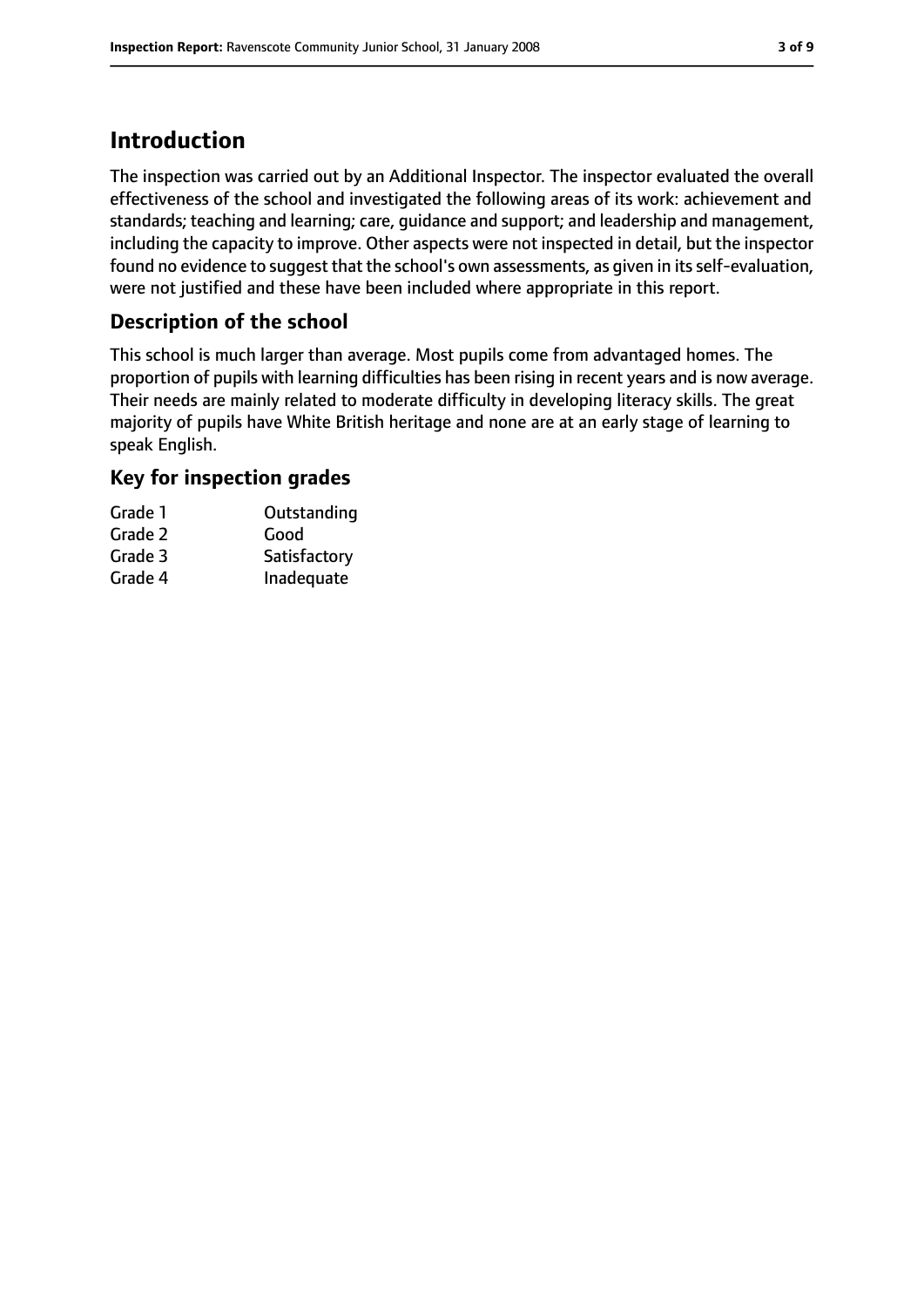## **Overall effectiveness of the school**

#### **Grade: 2**

This is a good school. It is effective in its aim of developing the personal qualities of its pupils, as well as their academic progress. As a result, pupils' personal development and well-being, including their spiritual, moral, social and cultural awareness, are good. Pupils say emphatically that they enjoy school. They demonstrate this by their good attendance and enthusiastic involvement in all that the school offers. The great majority behave well, although they report that a few do not always do so, or treat each other with full consideration. Pupils feel safe though, and are confident that the adults will help them if they have a serious worry. Pupils live active lives. They say that one of the best things about their school is the wealth of opportunities for taking part in physical activity, both in lessons and in well-attended clubs. Pupils contribute willingly to school life. They are proud that the school listens to their ideas, introduced through the school council, so that these have often led to improvements. These include plans for a wildlife garden and improved queuing arrangements for school lunches. Pupils report that the Year 6 peer mediators are very diligent in helping them with any problems that they have. The mediators gain valuable skills in carrying out their roles, such as the ability to prioritise their tasks at busy times.

Good teaching and learning, supported by a good curriculum, result in good achievement for pupils. Pupils enter the school with above average standards in English, mathematics and science. In most years, following good progress, pupils' standards are well above average in all three subjects. Currently however, while above average, standards are lower in English than the other two subjects. This is because, while pupils are making good progress in reading, speaking and listening, they are making satisfactory progress in writing. While pupils become very competent in skills such as spelling and punctuation, many are more limited in their ability to develop their ideas in extended writing. This affected the English results in the 2007 national tests, which were lower than in most years. Evidence from the school's assessment records, work samples and lesson observations, indicates that, while writing remains the relatively weaker area, the school's efforts to raise standards are beginning to have an impact.

One pupil said, 'One of the best things about our school is that teachers make lessons fun.' Lesson observations confirm this. Teachers plan a good variety of interesting activities and present these enthusiastically. This helps to generate good relationships, which encourage pupils to be willing learners. Effective use of time means that activities move on with good pace, which helps pupils to maintain their concentration and effort. Teachers have responded well to the key issue from the last inspection, so that they now use assessment effectively to plan the right level of challenge for all pupils. This means for example, that the most able pupils are usually well challenged. Good teamwork between teachers and teaching assistants ensures that those pupils who find it more difficult than most to develop their reading and writing skills are able to keep up with the pace of work. Consequently, the progress of these pupils matches that of their classmates. Teachers give their pupils plenty of encouragement which boosts their confidence and effort. They give them effective guidance on how to improve their work, both in class through questioning and prompting and through marking. Teachers are aware that they have not provided enough opportunities for pupils to practise extended writing. The impact of recent improvements is beginning to be felt, for example in writing in which pupils present arguments for and against changing the school's timetable.

The curriculum provides well for all of the required areas with some good enhancements. These include a choice of French or German for pupils in Years 4 to 6, supported by an effective link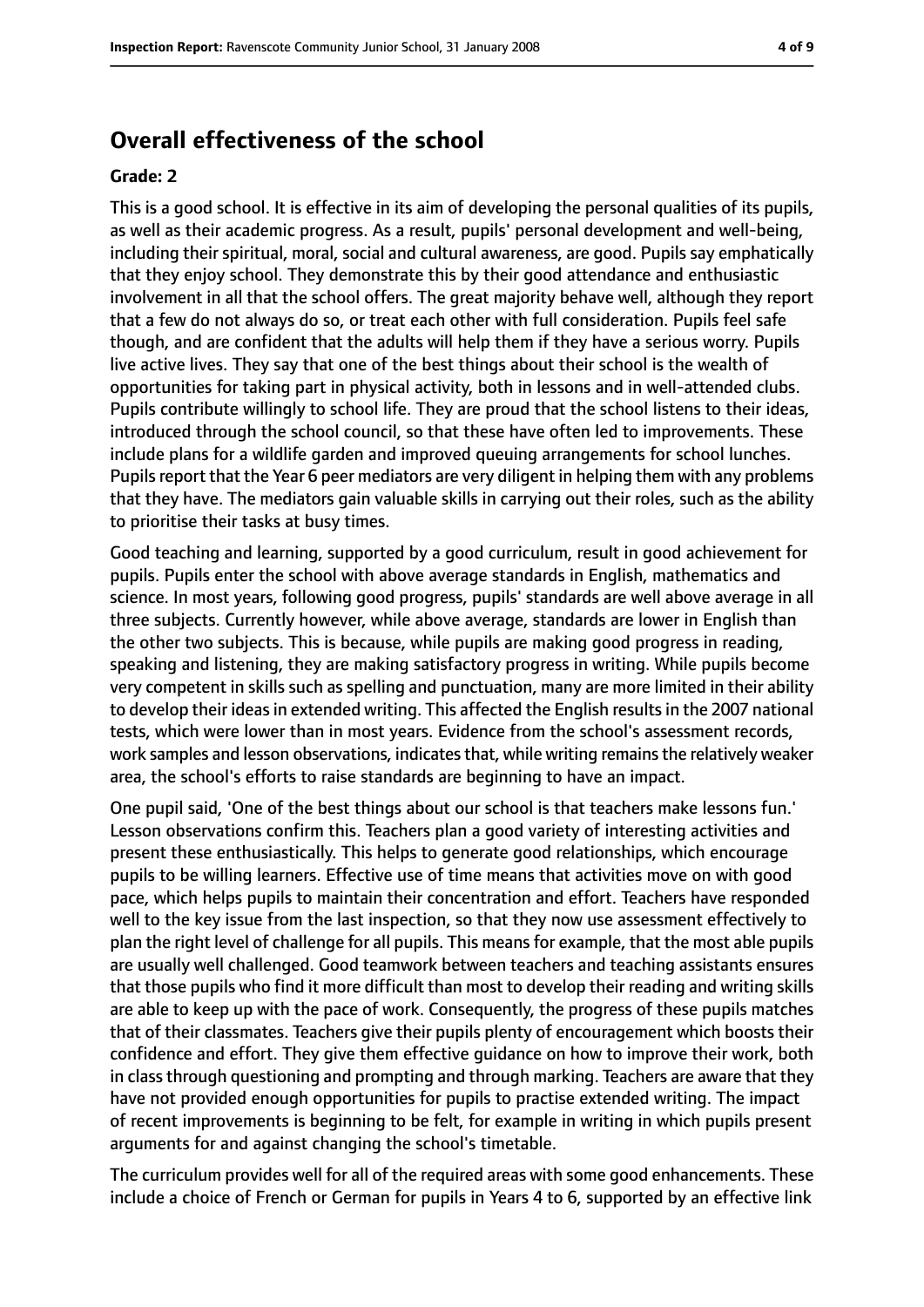with a nearby specialist language college. Plans are well in hand to improve this provision further by extending it to Year 3 in September.

Pastoral care is good. Systems for ensuring pupils' safety and welfare are well organised. Staff are well trained in carrying these out and they do so diligently. Many staff are well trained in first aid. The school has effective links with outside agencies to ensure additional help for any pupils who need this. The school teaches pupils about the main dangers that they face, so that they develop a good awareness of how to keep themselves safe. Care is satisfactory overall, because while itself satisfactory, academic guidance and support is less strong than pastoral care. The school is improving its assessment systems so that these are becoming increasingly useful for identifying pupils whose progress is falling behind that expected and providing effective help to prevent them from underachieving. These are currently strongest in English and mathematics. In these subjects booster classes are accelerating the progress of pupils invited to attend. Staff are not yet using the systems consistently well in all classes and subjects, however.

The school is well led and managed. The headteacher's clear vision is shared well by staff working at all levels. Responsibilities have recently been redistributed. This is resulting in good involvement of staff, but many are still developing their skills in carrying out their new responsibilities. Subject leaders for example, are not yet sufficiently involved in monitoring the quality of teaching and leaning in their areas. Governors support the school well. They are knowledgeable about its strengths and areas for development and are willing to challenge it when necessary. The school's good self-evaluation has given it a clear awareness of its quality and performance. Since the last inspection it has used this well to maintain strengths and improve where this has been needed. Mathematics standards have improved yet further. Strengths identified then in information and communication technology (ICT) have been further enhanced. The only key issue has been addressed well and art, the only subject that was satisfactory then, is now a strength. This track record shows a good capacity for further improvement.

#### **What the school should do to improve further**

- Raise achievement in English by helping pupils to improve their extended writing.
- Ensure that the use of assessment information to identify and help pupils not making the expected progress is consistently good in all classes and subjects.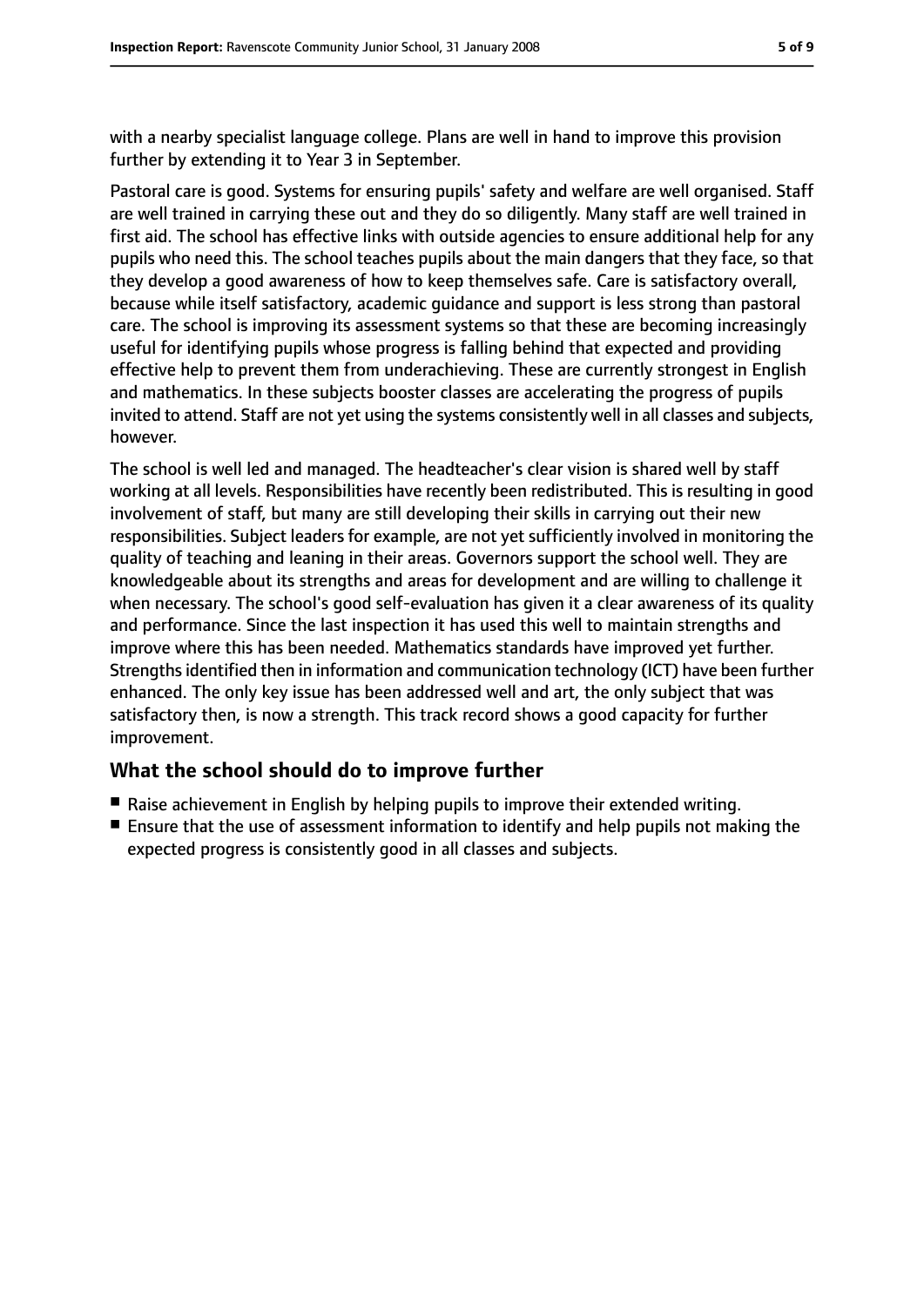**Any complaints about the inspection or the report should be made following the procedures set out in the guidance 'Complaints about school inspection', which is available from Ofsted's website: www.ofsted.gov.uk.**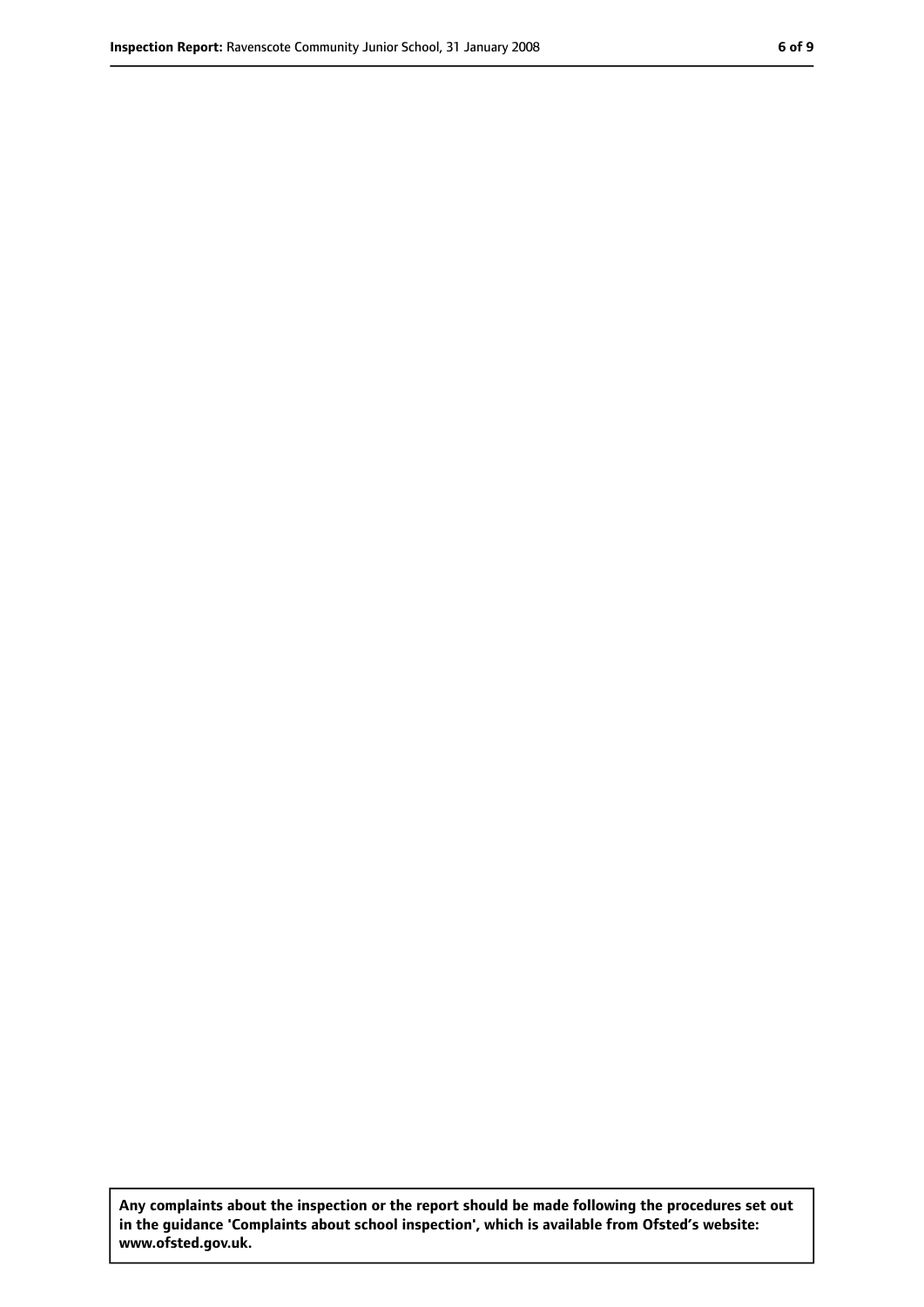# **Inspection judgements**

| $^{\backprime}$ Key to judgements: grade 1 is outstanding, grade 2 good, grade 3 satisfactory, and | School         |
|----------------------------------------------------------------------------------------------------|----------------|
| arade 4 inadequate                                                                                 | <b>Overall</b> |

### **Overall effectiveness**

| How effective, efficient and inclusive is the provision of education, integrated<br>care and any extended services in meeting the needs of learners? |     |
|------------------------------------------------------------------------------------------------------------------------------------------------------|-----|
| Effective steps have been taken to promote improvement since the last<br>inspection                                                                  | Yes |
| How well does the school work in partnership with others to promote learners'<br>well-being?                                                         |     |
| The capacity to make any necessary improvements                                                                                                      |     |

#### **Achievement and standards**

| How well do learners achieve?                                                                               |  |
|-------------------------------------------------------------------------------------------------------------|--|
| The standards <sup>1</sup> reached by learners                                                              |  |
| How well learners make progress, taking account of any significant variations between<br>groups of learners |  |
| How well learners with learning difficulties and disabilities make progress                                 |  |

## **Personal development and well-being**

| How good is the overall personal development and well-being of the<br>learners?                                  |  |
|------------------------------------------------------------------------------------------------------------------|--|
| The extent of learners' spiritual, moral, social and cultural development                                        |  |
| The extent to which learners adopt healthy lifestyles                                                            |  |
| The extent to which learners adopt safe practices                                                                |  |
| How well learners enjoy their education                                                                          |  |
| The attendance of learners                                                                                       |  |
| The behaviour of learners                                                                                        |  |
| The extent to which learners make a positive contribution to the community                                       |  |
| How well learners develop workplace and other skills that will contribute to<br>their future economic well-being |  |

#### **The quality of provision**

| How effective are teaching and learning in meeting the full range of the<br>learners' needs?          |  |
|-------------------------------------------------------------------------------------------------------|--|
| How well do the curriculum and other activities meet the range of needs<br>and interests of learners? |  |
| How well are learners cared for, guided and supported?                                                |  |

 $^1$  Grade 1 - Exceptionally and consistently high; Grade 2 - Generally above average with none significantly below average; Grade 3 - Broadly average to below average; Grade 4 - Exceptionally low.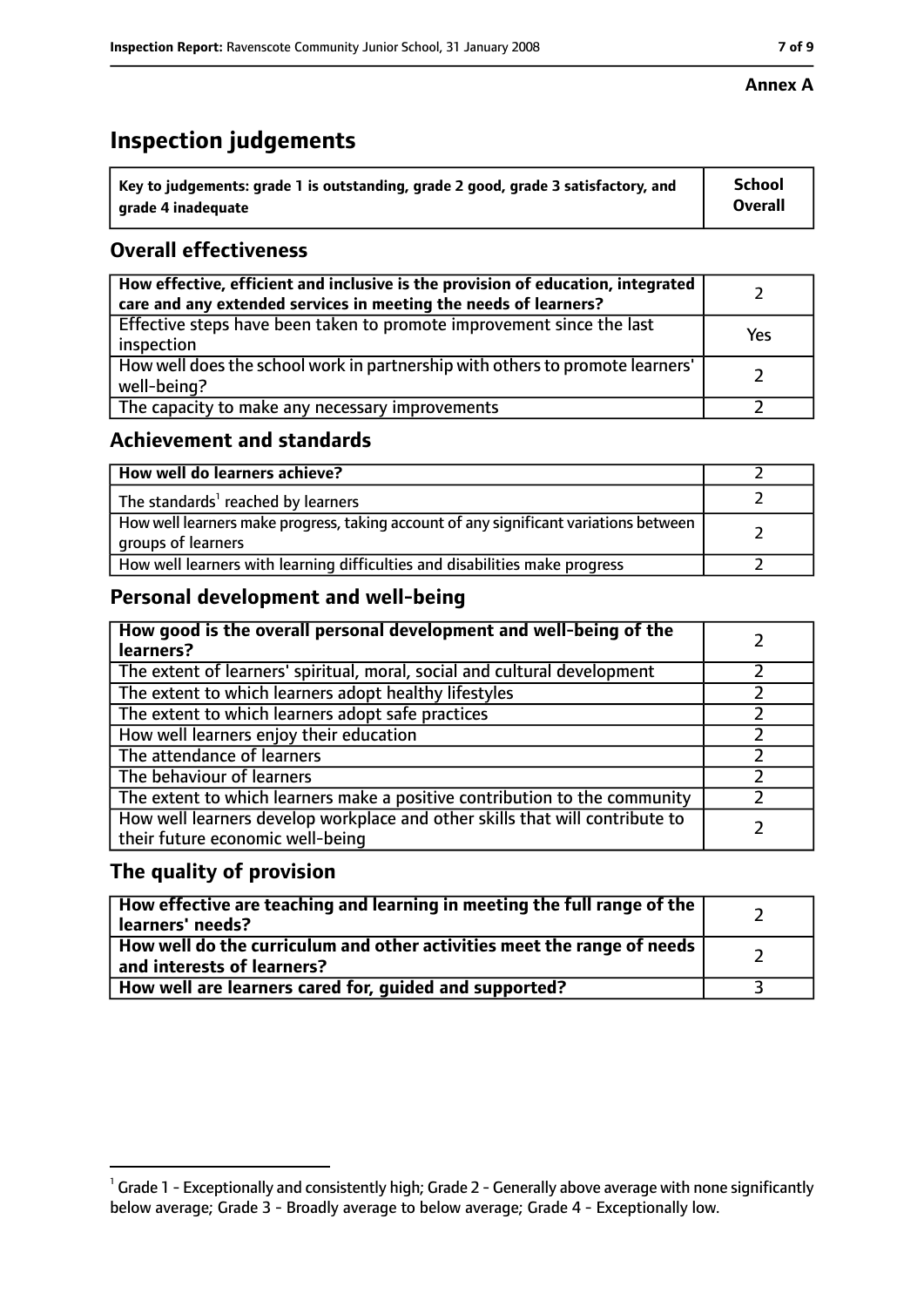# **Leadership and management**

| How effective are leadership and management in raising achievement              |     |
|---------------------------------------------------------------------------------|-----|
| and supporting all learners?                                                    |     |
| How effectively leaders and managers at all levels set clear direction leading  |     |
| to improvement and promote high quality of care and education                   |     |
| How effectively leaders and managers use challenging targets to raise standards |     |
| The effectiveness of the school's self-evaluation                               |     |
| How well equality of opportunity is promoted and discrimination tackled so      |     |
| that all learners achieve as well as they can                                   |     |
| How effectively and efficiently resources, including staff, are deployed to     | 7   |
| achieve value for money                                                         |     |
| The extent to which governors and other supervisory boards discharge their      |     |
| responsibilities                                                                |     |
| Do procedures for safequarding learners meet current government                 | Yes |
| requirements?                                                                   |     |
| Does this school require special measures?                                      | No  |
| Does this school require a notice to improve?                                   | No  |